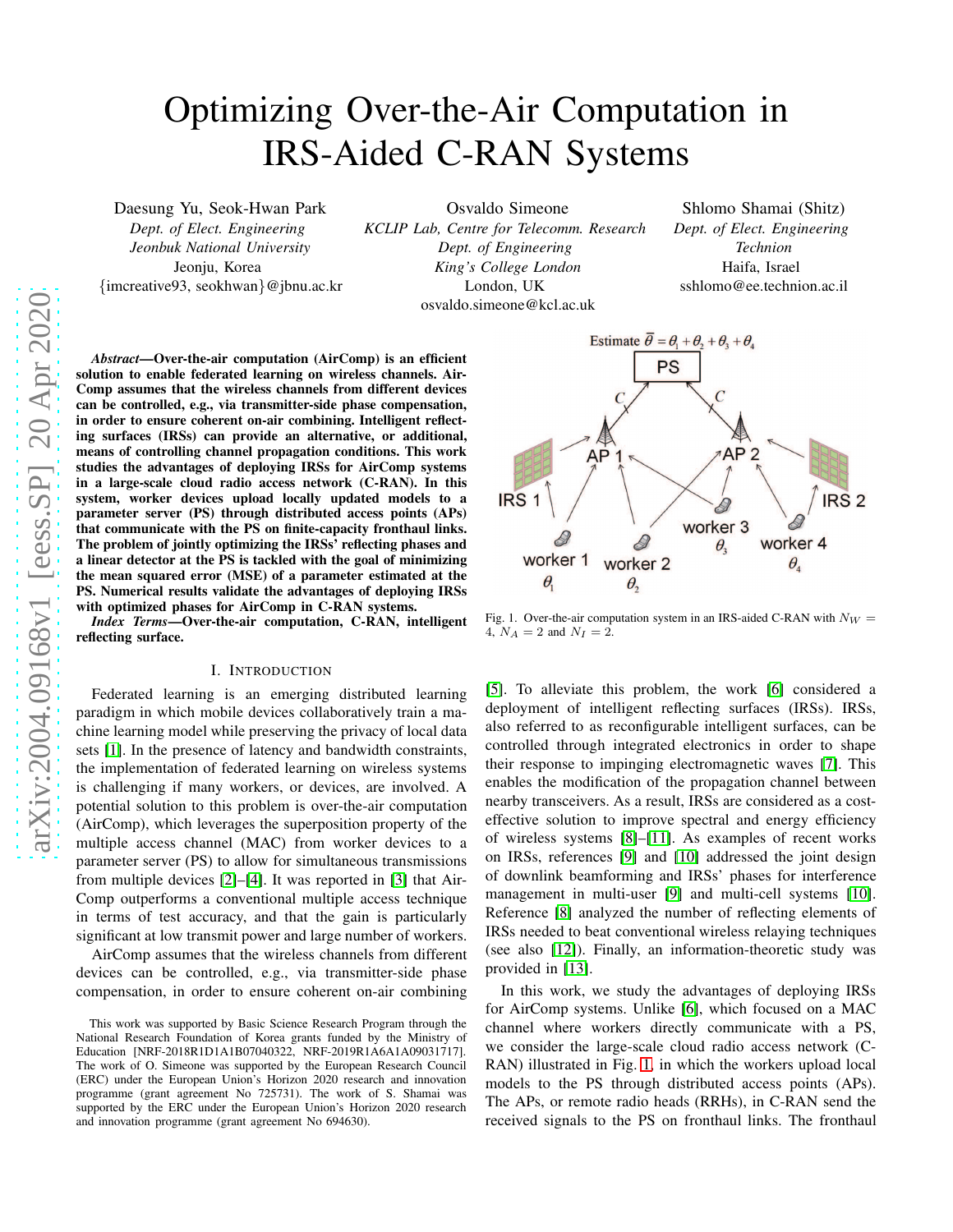links have finite capacity, requiring fronthaul quantization and compression [\[14\]](#page-4-13). We tackle the problem of jointly optimizing the IRSs' reflecting phases and a linear detector at the PS with the goal of minimizing the mean squared error (MSE) of a parameter estimated at the PS. Due to the non-convexity of the problem, we propose an iterative algorithm that alternately updates the IRSs' phases and the linear detector. Via numerical results, we validate the advantages of deploying IRSs with optimized phases for AirComp in C-RAN systems.

## II. SYSTEM MODEL

<span id="page-1-0"></span>As illustrated in Fig. [1,](#page-0-0) we consider an over-the-air computation task performed on a C-RAN system. In the system,  $N_W$ single-antenna worker devices send locally updated models to a PS through  $N_A$  single-antenna APs. Each AP is connected to the PS via a fronthaul link, which we model as a dig-ital link of capacity C bit/sample [\[14\]](#page-4-13). We define the sets  $\mathcal{N}_W = \{1, 2, ..., N_W\}$  and  $\mathcal{N}_A = \{1, 2, ..., N_A\}$  for the workers' and APs' indices, respectively.

### *A. Over-the-Air Computation Model*

We focus on the transmission at a specific time slot where each worker  $k \in \mathcal{N}_W$  sends a scalar parameter  $\theta_k$ , and the PS estimates a function  $f(\theta)$  of the transmitted parameters  $\boldsymbol{\theta} = {\theta_k}_{k \in \mathcal{N}_W}$ . The parameter  $\theta_k$  can be an element of the gradient vector [\[3\]](#page-4-3) or the local model [\[4\]](#page-4-2) updated at worker  $k$ using its local dataset. The PS typically estimates the weighted sum  $f(\boldsymbol{\theta}) = \sum_{k \in \mathcal{N}_W} w_k \theta_k$ , with  $w_k = S_k / (\sum_{l \in \mathcal{N}_W} S_l)$ , where  $S_k$  denotes the number of training samples at device k [\[4\]](#page-4-2). To simplify the discussion, we assume  $S_k = S$  for all  $k \in \mathcal{N}_W$ , and that the target parameter denoted by  $\bar{\theta}$  is given by the sum

$$
\bar{\theta} = f(\boldsymbol{\theta}) = \sum_{k \in \mathcal{N}_W} \theta_k.
$$
 (1)

We also assume that the parameters  $\theta_k$  are independent, and we define the power of parameter  $\theta_k$  as  $\mathbb{E}[|\theta_k|^2] = \sigma_{\theta,k}^2$ . Thus, the target parameter  $\bar{\theta}$  has power  $\mathbb{E}[\|\bar{\theta}\|^2] = \sum_{k \in \mathcal{N}_W} \sigma_{\theta,k}^2$ .

#### *B. Channel Model*

To assist edge communication from the workers to the APs, we assume the presence of  $N_I$  IRSs [\[6\]](#page-4-5) in the network. Each IRS has  $n_I$  reflecting elements, whose reflecting phases are dynamically adjusted to adapt to the instantaneous channel state information (CSI). We define the set  $\mathcal{N}_I = \{1, 2, \dots, N_I\}$  for the IRSs' indices.

Under a flat-fading channel model, the received signal  $y_i$  of  $AP$  *i* can be written as

$$
y_i = \sum\nolimits_{k \in \mathcal{N}_W} h_{i,k} x_k + z_i,\tag{2}
$$

where  $x_k$  is the signal transmitted by worker k;  $h_{i,k}$  denotes the channel coefficient from worker  $k$  to AP  $i$ ; and  $z_i \sim \mathcal{CN}(0, \sigma_z^2)$  represents the additive noise. The signal  $x_k$ satisfies the transmit power constraint  $E[|x_k|^2] \leq P$ .

Due to the presence of IRSs, the channel coefficient  $h_{i,k}$  is modelled as [\[8\]](#page-4-7)–[\[10\]](#page-4-10)

$$
h_{i,k} = \sqrt{\rho_{d,i,k}} h_{d,i,k} + \sum_{j \in \mathcal{N}_I} \sqrt{\rho_{r,i,j,k}} \mathbf{g}_{i,j}^H \mathbf{\Theta}_j \mathbf{h}_{r,j,k}, \quad (3)
$$

where  $h_{d,i,k}$  denotes the small-scale fading channel from worker k to AP i;  $\mathbf{g}_{i,j} \in \mathbb{C}^{n_I \times 1}$  represents the small-scale fading channel vector from IRS j to AP i;  $\mathbf{h}_{r,j,k} \in \mathbb{C}^{n_1 \times 1}$  is the small-scale fading channel vector from worker  $k$  to IRS  $j$ ;  $\rho_{d,i,k}$  denotes the path-loss of the direct link from worker k to AP i;  $\rho_{r,i,j,k}$  is the path-loss of the composite link from worker k to AP i through IRS j; and  $\Theta_i$  is a diagonal matrix that represents the reflecting operation of IRS  $j$ , which is defined as

<span id="page-1-1"></span>
$$
\Theta_j = \text{diag}\left(\{e^{j\phi_{j,m}}\}_{m=1}^{n_I}\right),\tag{4}
$$

where  $\phi_{j,m} \in [0, 2\pi)$  denotes the reflecting phase of the mth element of IRS  $j$ .

We model the path-loss  $\rho_{d,i,k}$  between worker k and AP i as  $\rho_{d,i,k} = c_0 \cdot D(\mathbf{p}_{W,k}, \mathbf{p}_{A,i})^{-\eta}$ , where  $D(\mathbf{a}, \mathbf{b}) = ||\mathbf{a} - \mathbf{b}||_2$  is the Euclidean distance in meter between the two input vectors,  $\mathbf{p}_{W,k}$  and  $\mathbf{p}_{A,i}$  denote the position vectors of worker k and AP *i*, respectively,  $\eta$  is the path-loss exponent, and  $c_0$  denotes the path-loss at the reference distance of 1 m. For the pathloss  $\rho_{r,i,j,k}$  of the composite channel from worker k to AP i through IRS  $j$ , we adopt the sum-distance model [\[7\]](#page-4-6) which models  $\rho_{r,i,j,k}$  as

$$
\rho_{r,i,j,k} = c_0 \left( \mathbb{D}(\mathbf{p}_{W,k}, \mathbf{p}_{I,j}) + \mathbb{D}(\mathbf{p}_{I,j}, \mathbf{p}_{A,i}) \right)^{-\eta}, \qquad (5)
$$

where  $p_{I,j}$  denotes the position vector of IRS j.

#### III. OVER-THE-AIR COMPUTATION IN IRS-AIDED C-RAN

<span id="page-1-2"></span>In this section, we illustrate the operations at the worker devices, the APs, and the PS in the IRS-aided C-RAN system described in Sec. [II.](#page-1-0)

#### *A. Transmission at Worker Devices*

Without claim of optimality (see [\[15\]](#page-4-14)), we assume that each worker  $k$  uses the maximum transmit power  $P$ , so that the transmit signal  $x_k$  is given as

$$
x_k = \alpha_k \theta_k,\tag{6}
$$

with the coefficient  $\alpha_k = (P/\sigma_{\theta,k}^2)^{1/2}$ . We note that this does not require CSI at worker devices.

#### *B. Quantization at APs*

AP  $i$  sends a quantized version of the received signal  $y_i$ to the PS through a fronthaul link of capacity  $C$  bit/sample. Under the assumptions that the updated model vectors have a sufficiently large dimension, the quantized signal denoted by  $\hat{y}_i$  can be modelled as [\[14\]](#page-4-13), [\[16\]](#page-4-15)

$$
\hat{y}_i = y_i + q_i,\tag{7}
$$

where  $q_i$  models the quantization distortion as being independent of  $y_i$  and distributed as  $q_i \sim \mathcal{CN}(0,\omega_i)$ . According to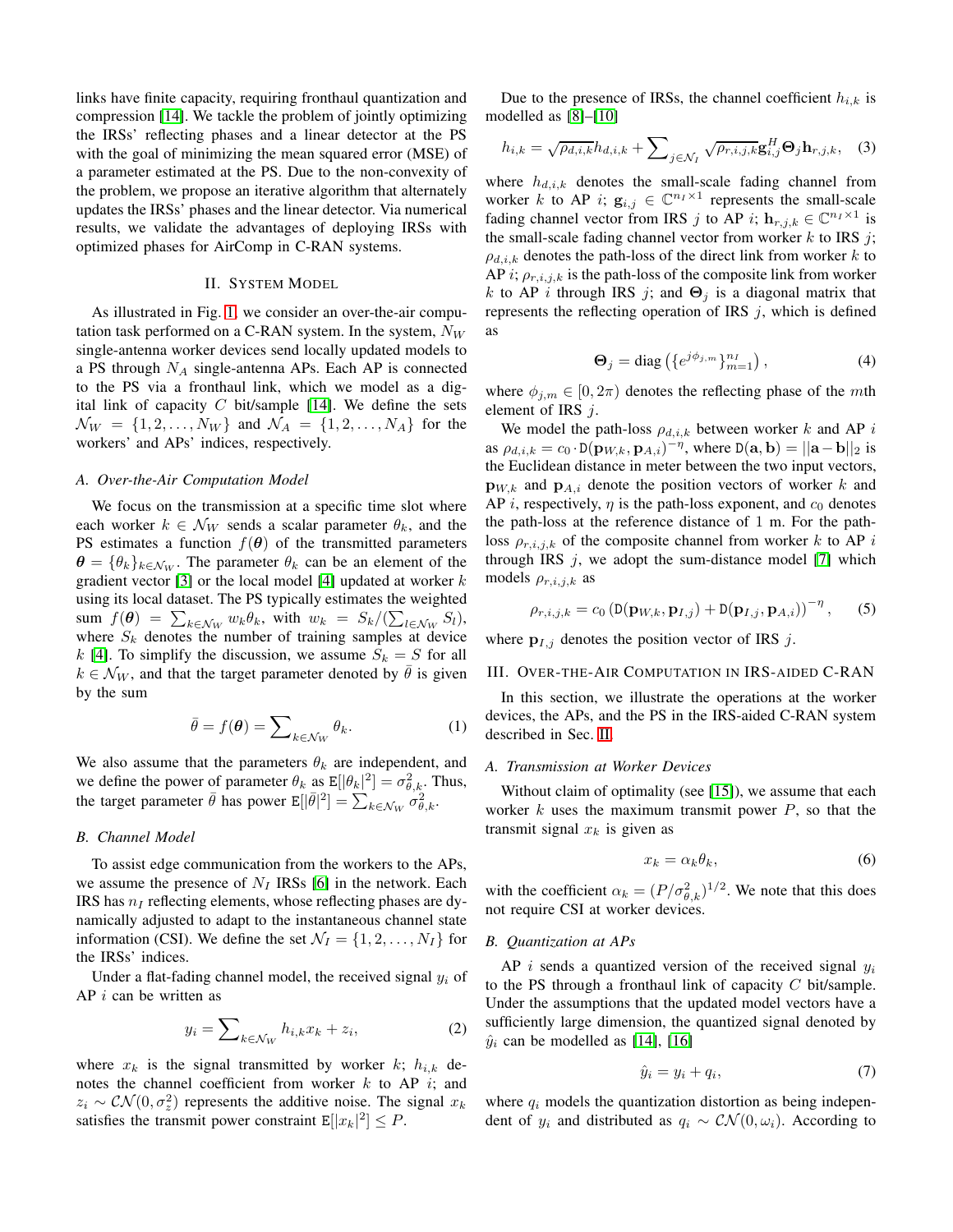standard rate-distortion theoretic results [\[17\]](#page-4-16), the quantization noise power  $\omega_i$  satisfies the condition

$$
I(y_i; \hat{y}_i) = \log_2\left(1 + \frac{\sigma_{y,i}^2}{\omega_i}\right) \le C,\tag{8}
$$

where  $\sigma_{y,i}^2$  denotes the variance of the received signal  $y_i$  given as

$$
\sigma_{y,i}^2 = \sum_{k \in \mathcal{N}_W} |h_{i,k}|^2 P + \sigma_z^2.
$$
 (9)

The minimum distortion power  $\omega_i$  that satisfies the condition [\(8\)](#page-2-0) is given as

$$
\omega_i = \sigma_{y,i}^2 / (2^C - 1). \tag{10}
$$

Note that the optimal distortion level [\(10\)](#page-2-1) is a function of the reflecting phases  $\phi = {\phi_{j,m}}_{j \in \mathcal{N}_I, m \in \{1,...,n_I\}}$ , since  $\phi$  affects the channel coefficients  $h_{i,k}$  as seen in [\(3\)](#page-1-1).

### *C. Estimation at PS*

Based on the received quantized signals  $\{\hat{y}_i\}_{i \in \mathcal{N}_A}$ , the PS estimates the target parameter  $\bar{\theta}$  in [\(1\)](#page-1-2). To elaborate, let us define a vector  $\hat{\mathbf{y}} = [\hat{y}_1 \hat{y}_2 \cdots \hat{y}_{N_A}]^T$  which stacks the quantized signals. Then, the vector  $\hat{y}$  can be expressed as

$$
\hat{\mathbf{y}} = \sum_{k \in \mathcal{N}_W} \alpha_k \mathbf{h}_k \theta_k + \mathbf{z} + \mathbf{q}, \tag{11}
$$

where we have defined the vectors  $h_k$  $[h_{1,k} h_{2,k} \cdots h_{N_A,k}]^T$ ,  $\mathbf{z} = [z_1 z_2 \cdots z_{N_A}]^T \sim \mathcal{CN}(\mathbf{0}, \sigma_z^2 \mathbf{I})$ and  $\mathbf{q} = [q_1 q_2 \cdots q_{N_A}]^T \sim \mathcal{CN}(\mathbf{0}, \mathbf{\Omega})$  with  $\Omega = \text{diag}(\{\omega_i\}_{i \in \mathcal{N}_A}).$ 

The channel vector  $\mathbf{h}_k \in \mathbb{C}^{N_A \times 1}$  from worker k to all the APs can be written as a function of the IRSs' phases  $\phi$  as

$$
\mathbf{h}_{k} = \mathbf{h}_{d,k} + \sum_{j \in \mathcal{N}_{I}} \mathbf{R}_{r,j,k} \mathbf{G}_{j} \text{diag}(\mathbf{h}_{r,j,k}) \mathbf{v}_{j}, \qquad (12)
$$

where the matrices  $\mathbf{R}_{r,j,k} \in \mathbb{C}^{N_A \times N_A}, \mathbf{G}_j \in \mathbb{C}^{N_A \times n_I},$ and the vectors  $\mathbf{h}_{d,k} \in \mathbb{C}^{N_A \times 1}$ ,  $\mathbf{v}_j \in \mathbb{C}^{n_I \times 1}$  are defined as  $\mathbf{R}_{r,j,k} = \text{diag}(\{\rho_{r,i,j,k}^{1/2}\}_{i \in \mathcal{N}_A}), \ \mathbf{G}_j = [\mathbf{g}_{1,j} \cdots \mathbf{g}_{N_A,j}]^H,$  ${\bf h}_{d,k}$  =  $[\rho_{d,1,k}^{1/2} h_{d,1,k} \cdots \rho_{d,N_A,k}^{1/2} h_{d,N_A,k}]^T$ , and  ${\bf v}_j$  =  $[e^{j\phi_{j,1}}\cdots e^{j\phi_{j,n}}]^{T}$ , respectively. Note that the optimization of the phases  $\{\phi_{j,m}\}_{m=1}^{n_I}$  of IRS j is equivalent to that of the vector  $v_i$  as long as the conditions

$$
|\mathbf{v}_j(m)|^2 = 1\tag{13}
$$

are satisfied for all  $m \in \{1, \ldots, n_I\}$ , where  $\mathbf{v}_j(m)$  denotes the mth element of  $v_j$ . From the vector  $v_j$ , each phase  $\phi_{j,m}$ can be obtained as  $-\angle \mathbf{v}_i(m)$ .

We assume that the PS performs a linear estimation of the target parameter  $\bar{\theta}$  from  $\hat{\mathbf{y}}$ . Accordingly, an estimate  $\bar{\theta}$  of  $\bar{\theta}$  is given as

$$
\hat{\bar{\theta}} = \mathbf{f}^H \hat{\mathbf{y}},\tag{14}
$$

with a linear detection vector  $f \in \mathbb{C}^{N_A \times 1}$ .

For given phases  $\phi$ , i.e.,  $\mathbf{v} = {\mathbf{v}_j}_{j \in \mathcal{N}_I}$ , and linear detection vector f, the MSE between the estimate  $\bar{\theta}$  and the target parameter  $\bar{\theta}$  is evaluated as

<span id="page-2-0"></span>
$$
\mathbf{e}(\mathbf{v}, \mathbf{f}) = \mathbf{E}\left[|\hat{\theta} - \bar{\theta}|^2\right]
$$
\n
$$
= \sum_{k \in \mathcal{N}_W} |\alpha_k \mathbf{f}^H \mathbf{h}_k - 1|^2 \sigma_{\theta, k}^2 + \mathbf{f}^H \left(\sigma_z^2 \mathbf{I} + \mathbf{\Omega}\right) \mathbf{f}.
$$
\n(15)

# <span id="page-2-8"></span><span id="page-2-2"></span>IV. OPTIMIZATION

We tackle the problem of jointly optimizing the IRSs' reflecting phases v and the linear detection vector f of the PS with the goal of minimizing the MSE  $e(v, f)$  in [\(15\)](#page-2-2) while satisfying the unit modulus constraints [\(13\)](#page-2-3). The problem can be stated as

<span id="page-2-1"></span>
$$
\underset{\mathbf{v}, \mathbf{f}}{\text{minimize}} \ \mathbf{e}(\mathbf{v}, \mathbf{f}) \tag{16a}
$$

<span id="page-2-4"></span>s.t. 
$$
|\mathbf{v}_j(m)|^2 = 1, j \in \mathcal{N}_I, m \in \{1, ..., n_I\}
$$
. (16b)

Since it is difficult to jointly optimize the variables  $v$  and  $f$ , we propose an iterative algorithm that alternately optimizes one variable while fixing other.

If we fix the IRSs' phases  $v$  in problem [\(16\)](#page-2-4), finding the optimal detector f becomes an unconstrained quadratic optimization problem, whose closed-form solution is given as

<span id="page-2-9"></span>
$$
\mathbf{f} = \left(\sum_{k \in \mathcal{N}_W} P \mathbf{h}_k \mathbf{h}_k^H + \sigma_z^2 \mathbf{I} + \mathbf{\Omega}\right)^{-1} \sum_{k \in \mathcal{N}_W} \alpha_k \sigma_{\theta,k}^2 \mathbf{h}_k. (17)
$$

To tackle the problem of optimizing the IRSs' phases v for fixed f, we remove the terms that are not dependent on the IRSs' phases from the cost function. Stating the obtained problem with respect to a stacked vector  $\bar{\mathbf{v}} = [\mathbf{v}_1^H \mathbf{v}_2^H \cdots \mathbf{v}_{N_I}^H]^H \in \tilde{\mathbb{R}}$  $\mathbb{C}^{\bar{n}_I \times 1}$  with  $\bar{n}_I = n_I N_I$  yields

$$
\underset{\nabla}{\text{minimize}} \left( \frac{\sum_{k \in \mathcal{N}_W} \left( |\mathbf{a}_k^H \bar{\mathbf{v}}|^2 + 2 \Re\{ b_k^* \mathbf{a}_k^H \bar{\mathbf{v}} \} \right) \sigma_{\theta,k}^2 +}{\sum_{i \in \mathcal{N}_A, k \in \mathcal{N}_W} \left( |\mathbf{c}_{i,k}^H \bar{\mathbf{v}}|^2 + 2 \Re\{ d_{i,k}^* \mathbf{c}_{i,k}^H \bar{\mathbf{v}} \} \right) \right)
$$
\n
$$
\text{s.t} \quad |\bar{\mathbf{v}}(m)|^2 = 1 \quad m \in \{1, \dots, \bar{n}_L\} \tag{18b}
$$

<span id="page-2-6"></span><span id="page-2-5"></span>s.t. 
$$
|\bar{\mathbf{v}}(m)|^2 = 1, m \in \{1, ..., \bar{n}_I\},
$$
 (18b)

where we have defined the notations  $\mathbf{a}_k = \bar{\mathbf{H}}_{r,k}^H \mathbf{f} \alpha_k^* \in \mathbb{C}^{\bar{n}_I \times 1}$ ,  $\begin{array}{l} b_k \ = \ \alpha_k{\bf f}^H{\bf h}_{d,k} - 1, \ \bar{\bf H}_{r,k} = \ [{\bf H}_{r,1,k}{\bf H}_{r,2,k} \cdots {\bf H}_{r,N_I,k}] \ \in \mathbb{C}^{N_A \times \bar{n}_I}, \ {\bf H}_{r,j,k} = {\bf R}_{r,j,k}{\bf G}_j{\rm diag}({\bf h}_{r,j,k}) \in \mathbb{C}^{N_A \times n_I}, \ {\bf c}_{i,k} = 0, \end{array}$  $(P/(2^C-1))^{1/2}|\mathbf{f}(i)|\tilde{\mathbf{H}}_{r,k}^H \mathbf{e}_i \in \tilde{\mathbb{C}}^{n_I \times 1}$ , and  $d_{i,k} = (P/(2^C-1))^{1/2}$  $(1))^{1/2}$   $|\mathbf{f}(i)| \mathbf{e}_i^H \mathbf{h}_{d,k}$  with  $\mathbf{f}(i)$  and  $\mathbf{e}_i$  being the *i*th element of f and the *i*th column of an identity matrix of size  $N_A$ , respectively.

<span id="page-2-3"></span>The problem [\(18\)](#page-2-5) is non-convex due to the unit modulus constraints [\(18b\)](#page-2-6). To handle this issue, we adopt the matrix lifting approach proposed in [\[6\]](#page-4-5). Accordingly, we tackle the problem [\(18\)](#page-2-5) with respect to a matrix  $\mathbf{V} \in \mathbb{C}^{(\bar{n}_I+1) \times (\bar{n}_I+1)}$ defined as

<span id="page-2-7"></span>
$$
\mathbf{V} = \left[ \begin{array}{c} \bar{\mathbf{v}} \\ 1 \end{array} \right] \left[ \bar{\mathbf{v}}^H \ 1 \right] = \left[ \begin{array}{cc} \bar{\mathbf{v}} \bar{\mathbf{v}}^H & \bar{\mathbf{v}} \\ \bar{\mathbf{v}}^H & 1 \end{array} \right]. \tag{19}
$$

The matrix V is subject to the constraints  $V \succeq 0$ , rank $(V) \leq$ 1, and  $V(m, m) = 1$  for all  $m \in \{1, 2, ..., \bar{n}_I + 1\}$ . From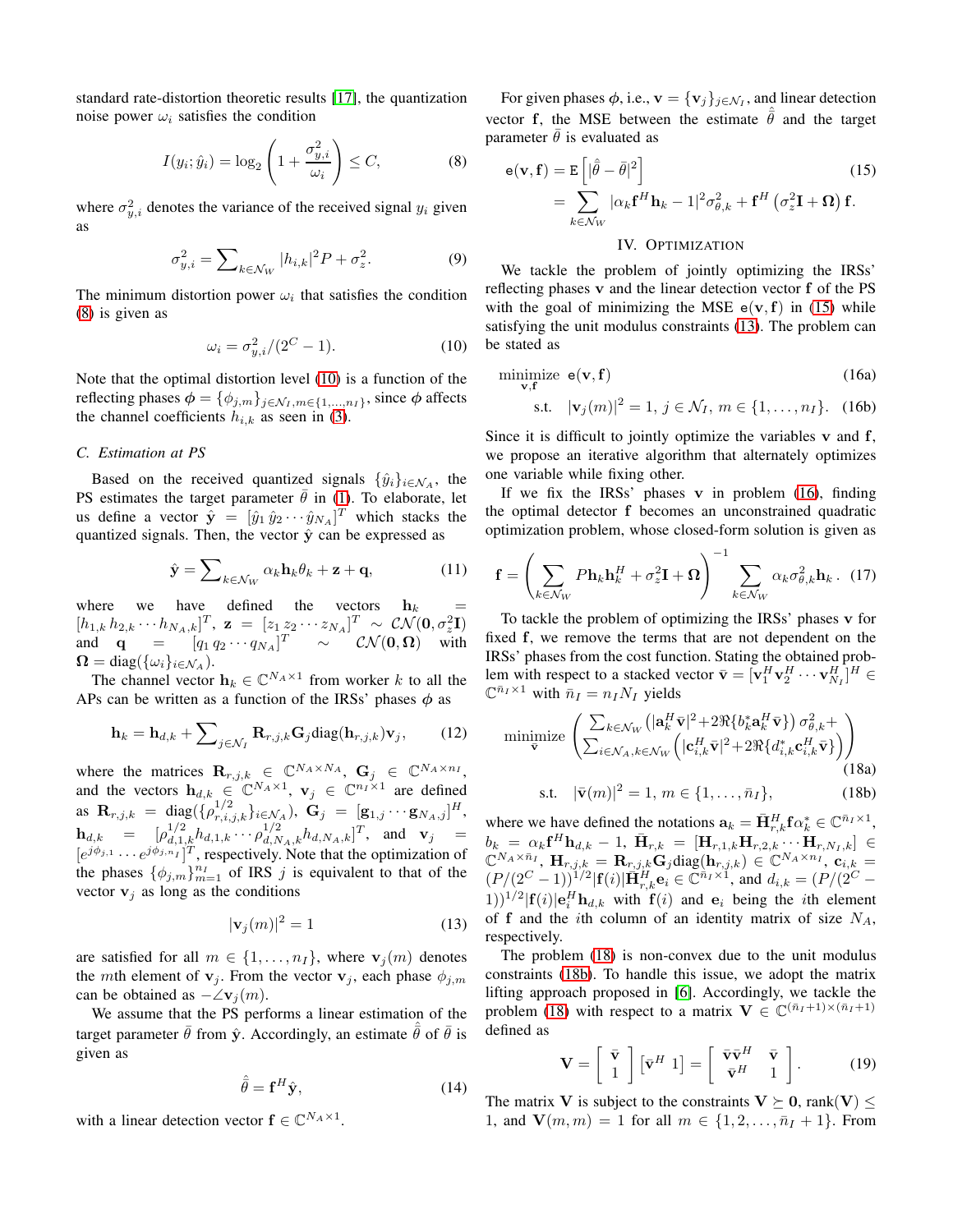V, the IRSs' phase vector  $\bar{v}$  can be recovered as the first  $\bar{n}_I$ elements of the last column of V.

We tackle  $(18)$  with respect to V by using the following equalities:

$$
|\mathbf{a}_{k}^{H}\bar{\mathbf{v}}|^{2} + 2\Re{\{\mathbf{b}_{k}^{*}\mathbf{a}_{k}^{H}\bar{\mathbf{v}}\}} = \begin{bmatrix} \bar{\mathbf{v}}^{H} & 1 \end{bmatrix} \begin{bmatrix} \mathbf{a}_{k}\mathbf{a}_{k}^{H} & b_{k}\mathbf{a}_{k} \\ b_{k}^{*}\mathbf{a}_{k}^{H} & 0 \end{bmatrix} \begin{bmatrix} \bar{\mathbf{v}} \\ 1 \end{bmatrix}
$$

$$
= \text{tr}\left(\begin{bmatrix} \mathbf{a}_{k}\mathbf{a}_{k}^{H} & b_{k}\mathbf{a}_{k} \\ b_{k}^{*}\mathbf{a}_{k}^{H} & 0 \end{bmatrix}\mathbf{V}\right),
$$
(20)
$$
|\mathbf{c}_{i,k}^{H}\bar{\mathbf{v}}|^{2} + 2\Re{\{\mathbf{d}_{i,k}^{*}\mathbf{c}_{i,k}^{H}\bar{\mathbf{v}}\}} = \begin{bmatrix} \bar{\mathbf{v}}^{H} & 1 \end{bmatrix} \begin{bmatrix} \mathbf{c}_{i,k}\mathbf{c}_{i,k}^{H} & d_{i,k}\mathbf{c}_{i,k} \\ d_{i,k}^{*}\mathbf{c}_{i,k}^{H} & 0 \end{bmatrix} \begin{bmatrix} \bar{\mathbf{v}} \\ 1 \end{bmatrix}
$$

$$
= \text{tr}\left(\begin{bmatrix} \mathbf{c}_{i,k}\mathbf{c}_{i,k}^{H} & d_{i,k}\mathbf{c}_{i,k} \\ d_{i,k}^{*}\mathbf{c}_{i,k}^{H} & 0 \end{bmatrix}\mathbf{V}\right).
$$
(21)

Specifically, by substituting [\(20\)](#page-3-0) and [\(21\)](#page-3-1) into problem [\(18\)](#page-2-5), we obtain the problem

$$
\underset{\mathbf{V}\succeq\mathbf{0}}{\text{minimize}} \ \text{tr}\left(\mathbf{M}\mathbf{V}\right) \tag{22a}
$$

s.t. 
$$
\mathbf{V}(m, m) = 1, m \in \{1, ..., \bar{n}_I + 1\},
$$
 (22b)

$$
rank(\mathbf{V}) \le 1,\tag{22c}
$$

with the matrix M defined as

$$
\mathbf{M} = \sum_{k \in \mathcal{N}_W} \sigma_{\theta,k}^2 \begin{bmatrix} \mathbf{a}_k \mathbf{a}_k^H & b_k \mathbf{a}_k \\ b_k^* \mathbf{a}_k^H & 0 \end{bmatrix}
$$
\n
$$
+ \sum_{i \in \mathcal{N}_A, k \in \mathcal{N}_W} \begin{bmatrix} \mathbf{c}_{i,k} \mathbf{c}_{i,k}^H & d_{i,k} \mathbf{c}_{i,k} \\ d_{i,k}^* \mathbf{c}_{i,k}^H & 0 \end{bmatrix}.
$$
\n(23)

To address the non-convexity of constraint [\(22c\)](#page-3-2), we note that [\(22c\)](#page-3-2) is equivalent to the constraint [\[6\]](#page-4-5)

$$
tr(\mathbf{V}) - \sigma_1(\mathbf{V}) = 0, \tag{24}
$$

where  $\sigma_1(\cdot)$  denotes the largest singular value of the input matrix. Function  $\sigma_1(\mathbf{V})$  is convex in V [\[18\]](#page-4-17). Furthermore, for  $V \succeq 0$ , the left-hand side (LHS) of [\(24\)](#page-3-3) is 0 when rank(V)  $\leq$ 1 and it becomes larger than 0 otherwise.

Based on this observation, as in [\[6\]](#page-4-5), we tackle the problem

$$
\underset{\mathbf{V}\succeq\mathbf{0}}{\text{minimize}} \text{ tr}\left(\mathbf{MV}\right) + \gamma\left(\text{tr}(\mathbf{V}) - \sigma_1(\mathbf{V})\right) \tag{25a}
$$

s.t. 
$$
\mathbf{V}(m,m) = 1, m \in \{1, ..., \bar{n}_I + 1\},
$$
 (25b)

with a fixed weight  $\gamma \geq 0$ . In problem [\(25\)](#page-3-4), we have removed the rank constraint [\(22c\)](#page-3-2) and instead added a penalty term  $\gamma(\text{tr}(\mathbf{V}) - \sigma_1(\mathbf{V}))$  to the cost function that increases if [\(22c\)](#page-3-2) is not satisfied.

The problem [\(25\)](#page-3-4) is a difference-of-convex (DC) problem whose locally optimal solution can be efficiently found via the concave convex procedure (CCP) approach [\[19\]](#page-4-18). CCP solves a sequence of convex problems obtained by linearizing the terms that induce non-convexity. In the DC problem [\(25\)](#page-3-4), the only term that induces non-convexity is  $-\gamma \cdot \sigma_1(\mathbf{V})$  in the penalty term. Linearizing  $-\gamma \cdot \sigma_1(\mathbf{V})$  at a reference point  $\mathbf{V} = \mathbf{V}'$ yields the upper bound [\[6\]](#page-4-5)

$$
-\gamma \cdot \sigma_1(\mathbf{V}) \leq -\gamma \cdot \text{tr}\left(\mathbf{V} \mathbf{u}_1(\mathbf{V}') \mathbf{u}_1(\mathbf{V}')^H\right), \qquad (26)
$$

# Algorithm 1 CCP based algorithm for optimizing V

**1.** Initialize  $V^{(1)}$  as [\(19\)](#page-2-7) with arbitrary  $\bar{v}$  that satisfies [\(18b\)](#page-2-6), and set  $t \leftarrow 1$ 

**2.** Update  $V^{(t+1)}$  as a solution of the convex problem:

$$
\begin{aligned}\n\text{minimize } & \text{tr} \left( \mathbf{MV} \right) + \gamma \left( \text{tr}(\mathbf{V}) - \text{tr} \left( \mathbf{V} \, \mathbf{u}_1(\mathbf{V}^{(t)}) \mathbf{u}_1(\mathbf{V}^{(t)})^H \right) \right) \\
\text{s.t. } & \mathbf{V}(m, m) = 1, \, m \in \{1, \dots, \bar{n}_I + 1\},\n\end{aligned}
$$

<span id="page-3-0"></span>**3.** Stop if  $||\mathbf{V}^{(t+1)} - \mathbf{V}^{(t)}||_F^2 \le \delta$  is satisfied. Otherwise, go back to Step 2 with  $t \leftarrow t + 1$ .

Algorithm 2 Proposed algorithm alternately optimizing v and f

**1.** Initialize  $v^{(1)}$  as arbitrary vectors that satisfy [\(16b\)](#page-2-8).

<span id="page-3-1"></span>**2.** Update  $f^{(1)}$  according to [\(17\)](#page-2-9) with  $v = v^{(1)}$ , and set  $t \leftarrow 1$ . **3.** For  $j \in \mathcal{N}_I$ , update  $\mathbf{v}_j^{(t+1)}$  $j^{(l+1)}$  as the elements from  $(j 1$ ) $n_I + 1$  to  $jn_I$  of the last column of the matrix V obtained by Algorithm 1 with  $f = f^{(t)}$ .

<span id="page-3-2"></span>**4.** For  $j \in \mathcal{N}_I$  and  $m \in \{1, \ldots, n_I\}$ , update  $\mathbf{v}_j^{(t+1)}(m)$   $\leftarrow$ j  ${\mathbf v}^{(t+1)}_i$  $j^{(t+1)}(m)/|\mathbf{v}^{(t+1)}_j|$  $\binom{(t+1)}{j}$  (m)|. **5.** Update  $f^{(t+1)}$  according to [\(17\)](#page-2-9) with  $v = v^{(t+1)}$ . **6.** Stop if  $\sum_{j \in \mathcal{N}_I} ||\mathbf{v}_j^{(t+1)} - \mathbf{v}_j^{(t)}$  $\int_{j}^{(t)}||^{2} + ||\mathbf{f}^{(t+1)} - \mathbf{f}^{(t)}||^{2} \leq \delta.$ Otherwise, go back to Step 3 with  $t \leftarrow t + 1$ .

where  $\mathbf{u}_1(\cdot)$  returns the eigenvector of the input matrix corresponding to the largest eigenvalue. The condition [\(26\)](#page-3-5) is satisfied with equality when  $V = V'$ . The CCP based algorithm for optimizing  $V$  is summarized in Algorithm 1.

<span id="page-3-3"></span>Overall, the proposed algorithm that alternately optimizes the IRSs' phases v and the linear detector f is detailed in Algorithm 2. In the algorithm, we initialize  $v$  and  $f$  in Steps 1-2, and update v for fixed f in Steps 3-4. In Step 4, v is modified only when it does not satisfy the modulus constraints [\(18b\)](#page-2-6). In Step 5, f is updated for fixed v, and we check the convergence in Step 6.

#### V. NUMERICAL RESULTS

<span id="page-3-6"></span><span id="page-3-4"></span>In simulation, we assume that the positions of  $N_W$  workers,  $N_A$  APs and  $N_I$  IRSs are uniformly distributed in a circular area of radius 100 m. We set the variance of local parameters to  $\sigma_{\theta,k}^2 = 1$  for  $k \in \mathcal{N}_W$  and assume  $c_0 = 20$  dB,  $\eta = 3$  in the path-loss models and  $\gamma = 1$  for the penalty coefficient in [\(25a\)](#page-3-6). For all links, we consider independent Rayleigh fading channels that are distributed as  $h_{d,i,k} \sim \mathcal{CN}(0, 1)$ ,  $\mathbf{g}_{i,j} \sim \mathcal{CN}(\mathbf{0}, \mathbf{I})$  and  $\mathbf{h}_{r,j,k} \sim \mathcal{CN}(\mathbf{0}, \mathbf{I})$ . We compare the performance of the proposed optimized scheme with two baseline schemes, one without IRSs and one with IRSs whose reflecting phases are randomly chosen. In all figures, we plot the normalized MSE, which is defined as the MSE  $e(\mathbf{v}, \mathbf{f})$ normalized by  $\mathbb{E}[|\bar{\theta}|^2]$  so that it lies in the range  $[0, 1]$ .

<span id="page-3-5"></span>In Fig. [2,](#page-4-19) we plot the average normalized MSE versus the fronthaul capacity  $C$  for an IRS-aided C-RAN system with  $N_W = 10$ ,  $N_A = 5$ ,  $N_I = 2$ ,  $n_I = 10$  and  $P/\sigma_z^2 \in \{5, 20\}$